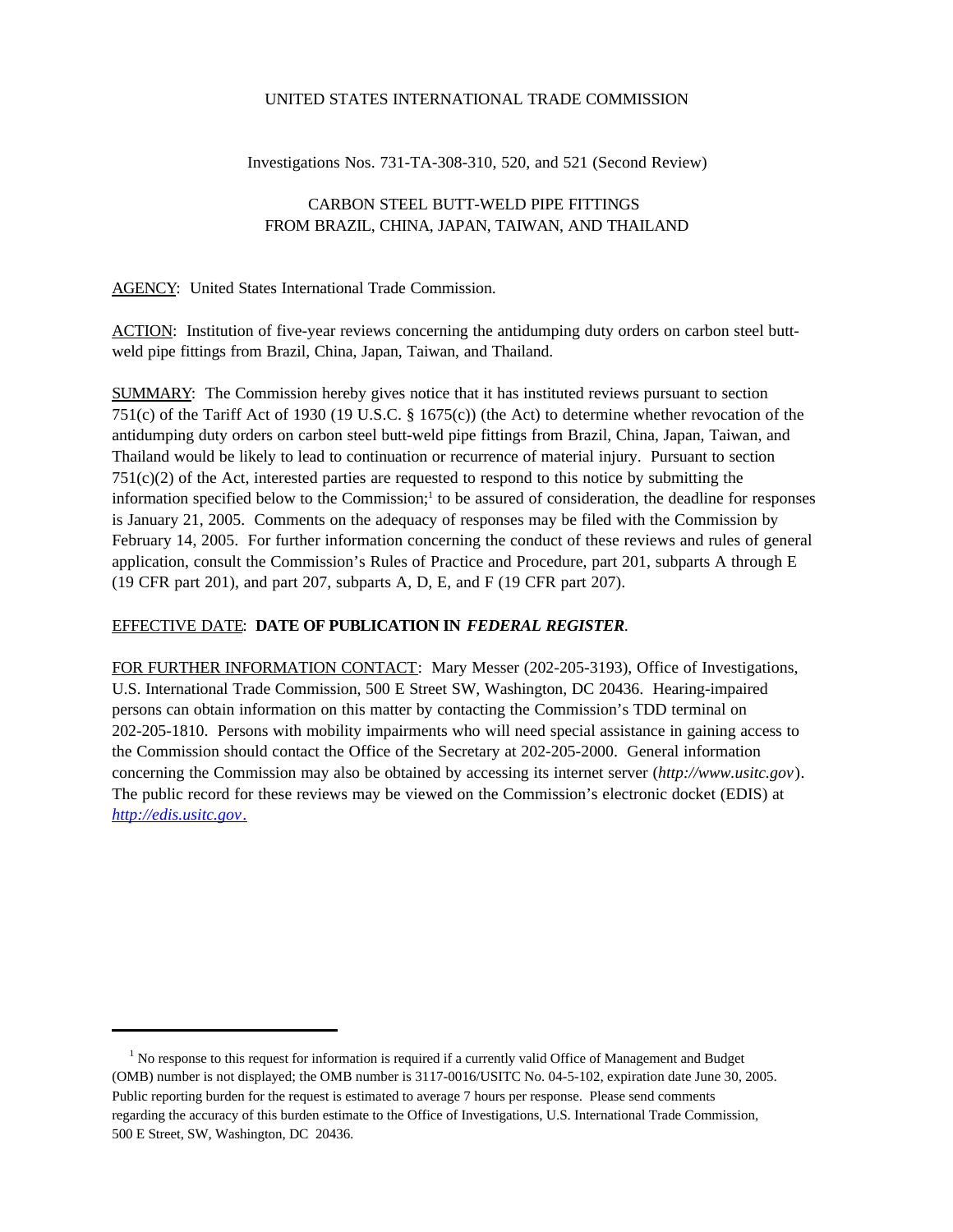#### SUPPLEMENTARY INFORMATION:

Background.--On the dates listed below, the Department of Commerce issued antidumping duty orders on the subject imports:

| Order date | <i>Product/Country</i>                        | <b>Investigation No.</b> | F.R. Cite     |
|------------|-----------------------------------------------|--------------------------|---------------|
| 12/17/86   | Carbon steel butt-weld pipe fittings/Brazil   | 731-TA-308               | 51 F.R. 45152 |
| 12/17/86   | Carbon steel butt-weld pipe fittings/Taiwan   | 731-TA-310               | 51 F.R. 45152 |
| 2/10/87    | Carbon steel butt-weld pipe fittings/Japan    | 731-TA-309               | 52 F.R. 4167  |
| 7/6/92     | Carbon steel butt-weld pipe fittings/China    | 731-TA-520               | 57 F.R. 29702 |
| 7/6/92     | Carbon steel butt-weld pipe fittings/Thailand | 731-TA-521               | 57 F.R. 29702 |

Following five-year reviews by Commerce and the Commission, effective January 6, 2000, Commerce issued a continuation of the antidumping duty orders on imports of carbon steel butt-weld pipe fittings from Brazil, China, Japan, Taiwan, and Thailand (65 F.R. 753). The Commission is now conducting second reviews to determine whether revocation of the orders would be likely to lead to continuation or recurrence of material injury to the domestic industry within a reasonably foreseeable time. It will assess the adequacy of interested party responses to this notice of institution to determine whether to conduct full reviews or expedited reviews. The Commission's determinations in any expedited reviews will be based on the facts available, which may include information provided in response to this notice.

Definitions.--The following definitions apply to these reviews:

- (1) *Subject Merchandise* is the class or kind of merchandise that is within the scope of the five-year reviews, as defined by the Department of Commerce.
- (2) The *Subject Countries* in these reviews are Brazil, China, Japan, Taiwan, and Thailand.
- (3) The *Domestic Like Product* is the domestically produced product or products which are like, or in the absence of like, most similar in characteristics and uses with, the *Subject Merchandise*. In its original and expedited five-year review determinations, the Commission defined the *Domestic Like Product* as carbon steel butt-weld pipe fittings having an inside diameter of less than 14 inches, whether finished or unfinished.
- (4) The *Domestic Industry* is the U.S. producers as a whole of the *Domestic Like Product*, or those producers whose collective output of the *Domestic Like Product* constitutes a major proportion of the total domestic production of the product. In its original and expedited five-year review determinations, the Commission defined a single *Domestic Industry*: producers of finished and unfinished carbon steel butt-weld pipe fittings having an inside diameter of less than 14 inches, including integrated producers, converters, and combination producers which perform both integrated production and conversion. One Commissioner defined the *Domestic Industry* differently in the original determinations concerning Brazil, Japan, and Taiwan. In the original determinations concerning China and Thailand, the Commission excluded two domestic producers, Tube Line and Weldbend, from the *Domestic Industry* under the related parties provision. In its expedited five-year review determinations, the Commission once again excluded Tube Line from the *Domestic Industry* under the related parties provision but found that Weldbend was no longer a related party eligible for exclusion. Certain Commissioners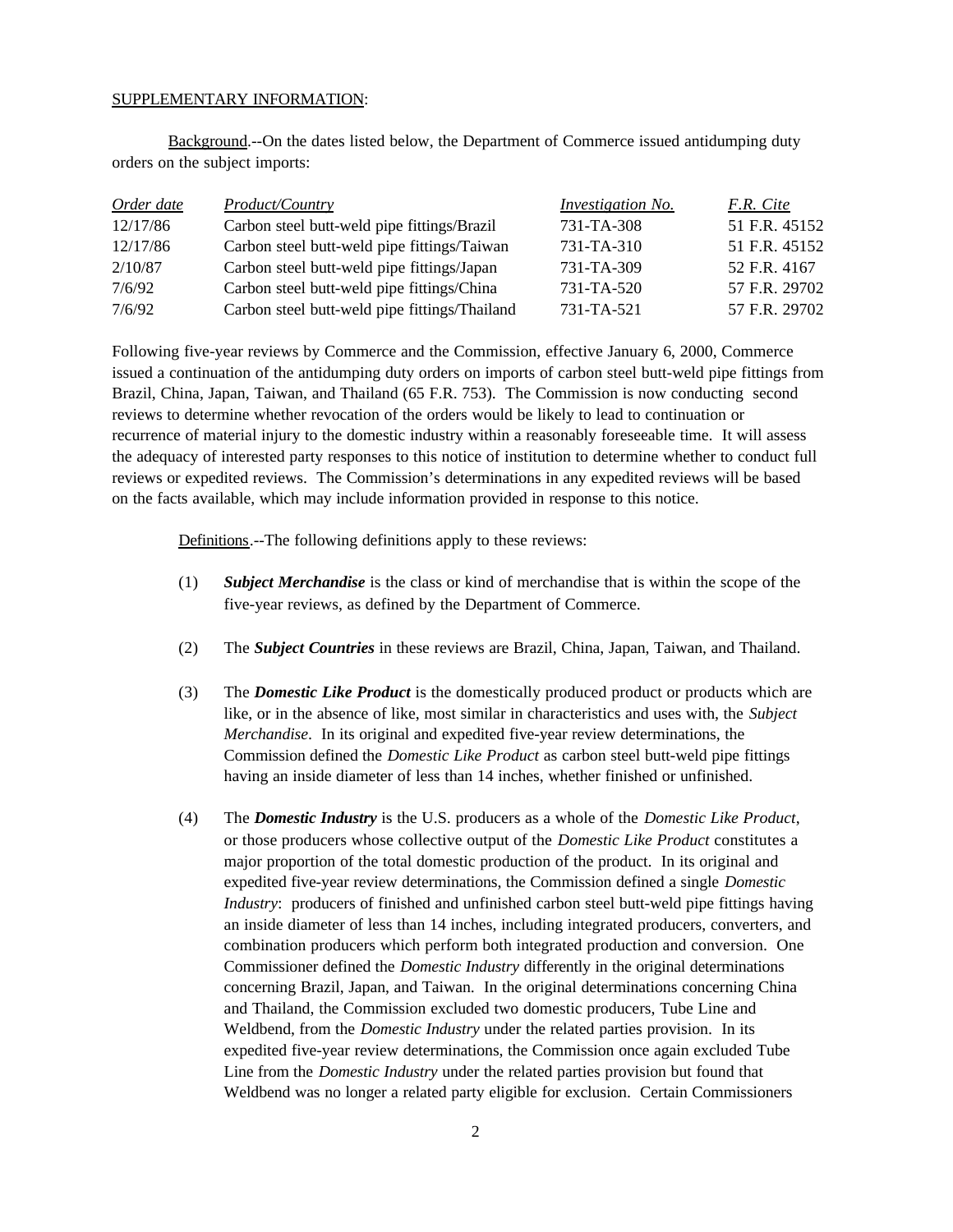did not exclude Tube Line from the *Domestic Industry* in the expedited five-year review. For purposes of this notice, you should report information separately on each of the following two *Domestic Industries*: (1) the *Domestic Industry* including Tube Line and (2) the *Domestic Industry* excluding Tube Line.

(5) An *Importer* is any person or firm engaged, either directly or through a parent company or subsidiary, in importing the *Subject Merchandise* into the United States from a foreign manufacturer or through its selling agent.

Participation in the reviews and public service list.--Persons, including industrial users of the *Subject Merchandise* and, if the merchandise is sold at the retail level, representative consumer organizations, wishing to participate in the reviews as parties must file an entry of appearance with the Secretary to the Commission, as provided in section 201.11(b)(4) of the Commission's rules, no later than 21 days after publication of this notice in the *Federal Register*. The Secretary will maintain a public service list containing the names and addresses of all persons, or their representatives, who are parties to the reviews.

Former Commission employees who are seeking to appear in Commission five-year reviews are reminded that they are required, pursuant to 19 C.F.R. § 201.15, to seek Commission approval if the matter in which they are seeking to appear was pending in any manner or form during their Commission employment. The Commission is seeking guidance as to whether a second transition five-year review is the "same particular matter" as the underlying original investigation for purposes of 19 C.F.R. § 201.15 and 18 U.S.C. § 207, the post employment statute for Federal employees. Former employees may seek informal advice from Commission ethics officials with respect to this and the related issue of whether the employee's participation was "personal and substantial." However, any informal consultation will not relieve former employees of the obligation to seek approval to appear from the Commission under its rule 201.15. For ethics advice, contact Carol McCue Verratti, Deputy Agency Ethics Official, at 202-205-3088.

Limited disclosure of business proprietary information (BPI) under an administrative protective order (APO) and APO service list.--Pursuant to section 207.7(a) of the Commission's rules, the Secretary will make BPI submitted in these reviews available to authorized applicants under the APO issued in the reviews, provided that the application is made no later than 21 days after publication of this notice in the *Federal Register*. Authorized applicants must represent interested parties, as defined in 19 U.S.C. § 1677(9), who are parties to the reviews. A separate service list will be maintained by the Secretary for those parties authorized to receive BPI under the APO.

Certification.--Pursuant to section 207.3 of the Commission's rules, any person submitting information to the Commission in connection with these reviews must certify that the information is accurate and complete to the best of the submitter's knowledge. In making the certification, the submitter will be deemed to consent, unless otherwise specified, for the Commission, its employees, and contract personnel to use the information provided in any other reviews or investigations of the same or comparable products which the Commission conducts under Title VII of the Act, or in internal audits and investigations relating to the programs and operations of the Commission pursuant to 5 U.S.C. Appendix 3.

Written submissions.--Pursuant to section 207.61 of the Commission's rules, each interested party response to this notice must provide the information specified below. The deadline for filing such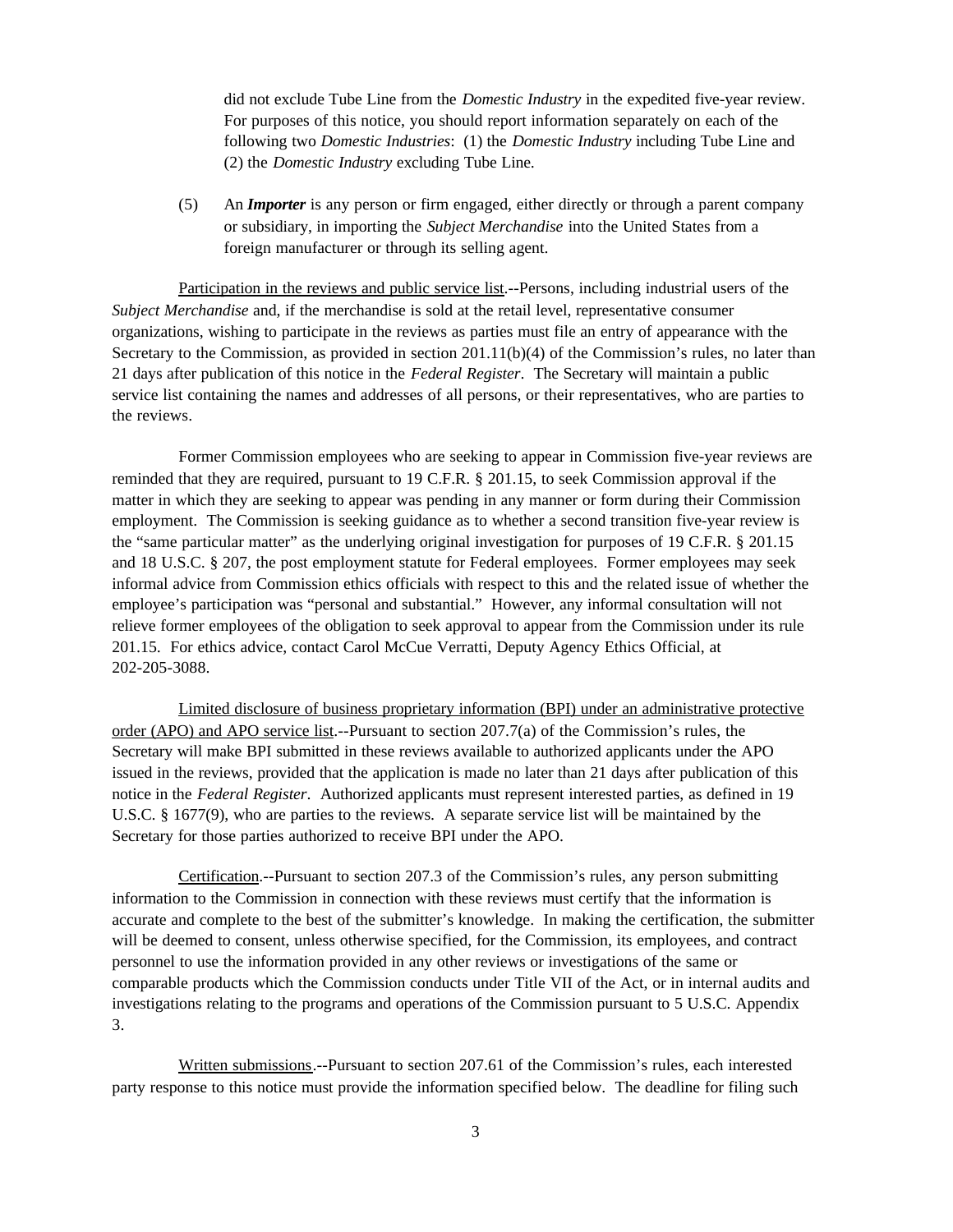responses is January 21, 2005. Pursuant to section 207.62(b) of the Commission's rules, eligible parties (as specified in Commission rule  $207.62(b)(1)$ ) may also file comments concerning the adequacy of responses to the notice of institution and whether the Commission should conduct expedited or full reviews. The deadline for filing such comments is February 14, 2005. All written submissions must conform with the provisions of sections 201.8 and 207.3 of the Commission's rules and any submissions that contain BPI must also conform with the requirements of sections 201.6 and 207.7 of the Commission's rules. The Commission's rules do not authorize filing of submissions with the Secretary by facsimile or electronic means, except to the extent permitted by section 201.8 of the Commission's rules, as amended, 67 Fed. Reg. 68036 (November 8, 2002). Also, in accordance with sections 201.16(c) and 207.3 of the Commission's rules, each document filed by a party to the reviews must be served on all other parties to the reviews (as identified by either the public or APO service list as appropriate), and a certificate of service must accompany the document (if you are not a party to the reviews you do not need to serve your response).

Inability to provide requested information.--Pursuant to section 207.61(c) of the Commission's rules, any interested party that cannot furnish the information requested by this notice in the requested form and manner shall notify the Commission at the earliest possible time, provide a full explanation of why it cannot provide the requested information, and indicate alternative forms in which it can provide equivalent information. If an interested party does not provide this notification (or the Commission finds the explanation provided in the notification inadequate) and fails to provide a complete response to this notice, the Commission may take an adverse inference against the party pursuant to section 776(b) of the Act in making its determinations in the reviews.

INFORMATION TO BE PROVIDED IN RESPONSE TO THIS NOTICE OF INSTITUTION: If you are a domestic producer, union/worker group, or trade/business association; import/export *Subject Merchandise* from more than one *Subject Country*; or produce *Subject Merchandise* in more than one *Subject Country*, you may file a single response. If you do so, please ensure that your response to each question includes the information requested for each pertinent *Subject Country.* As used below, the term "firm" includes any related firms.

- (1) The name and address of your firm or entity (including World Wide Web address if available) and name, telephone number, fax number, and E-mail address of the certifying official.
- (2) A statement indicating whether your firm/entity is a U.S. producer of the *Domestic Like Product*, a U.S. union or worker group, a U.S. importer of the *Subject Merchandise*, a foreign producer or exporter of the *Subject Merchandise*, a U.S. or foreign trade or business association, or another interested party (including an explanation). If you are a union/worker group or trade/business association, identify the firms in which your workers are employed or which are members of your association.
- (3) A statement indicating whether your firm/entity is willing to participate in these reviews by providing information requested by the Commission.
- (4) A statement of the likely effects of the revocation of the antidumping duty orders on the *Domestic Industry* in general and/or your firm/entity specifically. In your response, please discuss the various factors specified in section 752(a) of the Act (19 U.S.C. § 1675a(a)) including the likely volume of subject imports, likely price effects of subject imports, and likely impact of imports of *Subject Merchandise* on the *Domestic Industry*.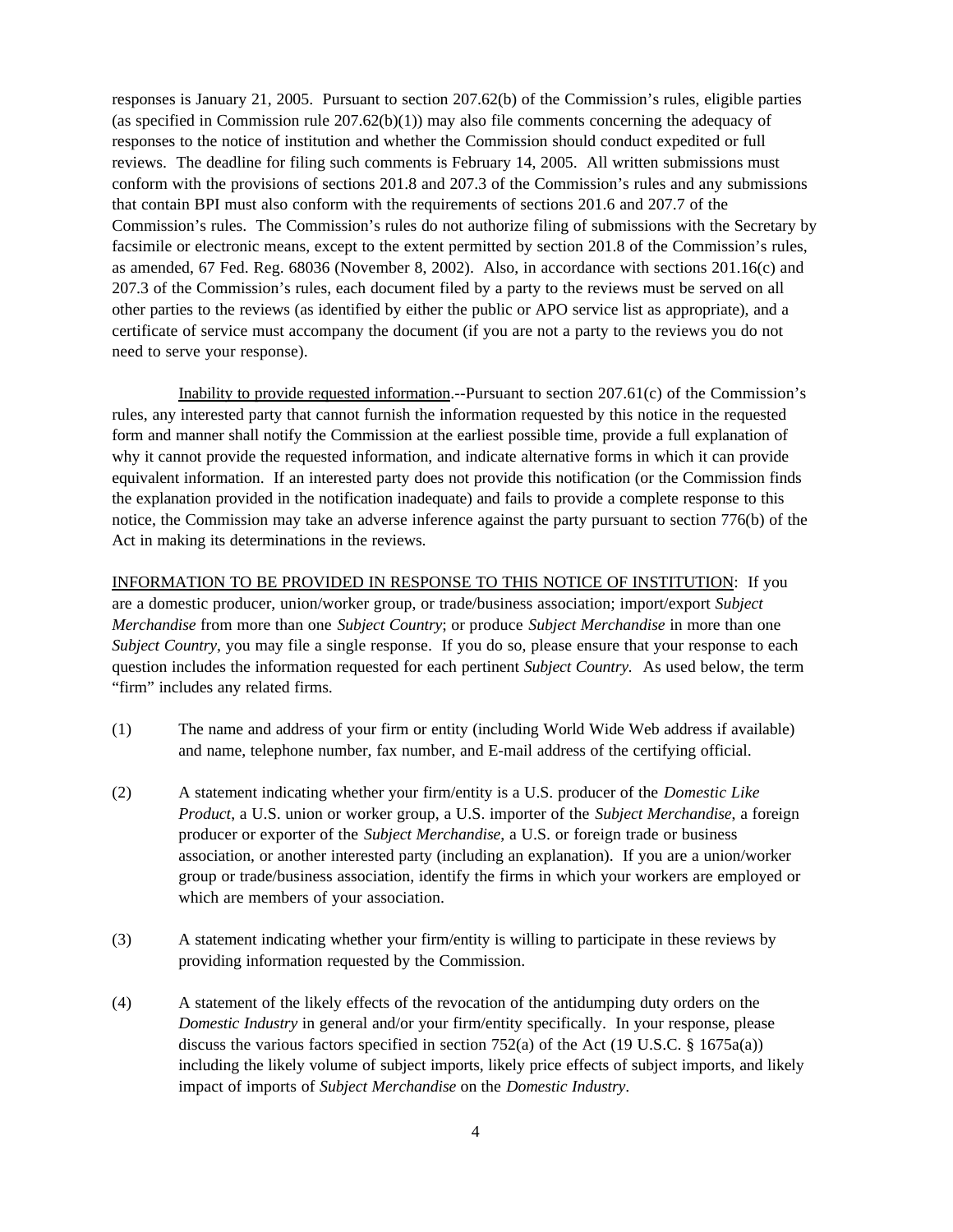- (5) A list of all known and currently operating U.S. producers of the *Domestic Like Product*. Identify any known related parties and the nature of the relationship as defined in section 771(4)(B) of the Act (19 U.S.C. § 1677(4)(B)).
- (6) A list of all known and currently operating U.S. importers of the *Subject Merchandise* and producers of the *Subject Merchandise* in each *Subject Country* that currently export or have exported *Subject Merchandise* to the United States or other countries after 1998.
- (7) If you are a U.S. producer of the *Domestic Like Product*, provide the following information on your firm's operations on that product during calendar year 2003 (report quantity data in pounds and value data in U.S. dollars, f.o.b. plant). If you are a union/worker group or trade/business association, provide the information, on an aggregate basis, for the firms in which your workers are employed/which are members of your association.
	- (a) Production (quantity) and, if known, an estimate of the percentage of total U.S. production of the *Domestic Like Product* accounted for by your firm's(s') production;
	- (b) the quantity and value of U.S. commercial shipments of the *Domestic Like Product* produced in your U.S. plant(s); and
	- (c) the quantity and value of U.S. internal consumption/company transfers of the *Domestic Like Product* produced in your U.S. plant(s).
- (8) If you are a U.S. importer or a trade/business association of U.S. importers of the *Subject Merchandise* from the *Subject Countries*, provide the following information on your firm's(s') operations on that product during calendar year 2003 (report quantity data in pounds and value data in U.S. dollars). If you are a trade/business association, provide the information, on an aggregate basis, for the firms which are members of your association.
	- (a) The quantity and value (landed, duty-paid but not including antidumping or countervailing duties) of U.S. imports and, if known, an estimate of the percentage of total U.S. imports of *Subject Merchandise* from each *Subject Country* accounted for by your firm's(s') imports;
	- (b) the quantity and value (f.o.b. U.S. port, including antidumping and/or countervailing duties) of U.S. commercial shipments of *Subject Merchandise* imported from each *Subject Country*; and
	- (c) the quantity and value (f.o.b. U.S. port, including antidumping and/or countervailing duties) of U.S. internal consumption/company transfers of *Subject Merchandise* imported from each *Subject Country*.
- (9) If you are a producer, an exporter, or a trade/business association of producers or exporters of the *Subject Merchandise* in the *Subject Countries*, provide the following information on your firm's(s') operations on that product during calendar year 2003 (report quantity data in pounds and value data in U.S. dollars, landed and duty-paid at the U.S. port but not including antidumping or countervailing duties). If you are a trade/business association, provide the information, on an aggregate basis, for the firms which are members of your association.